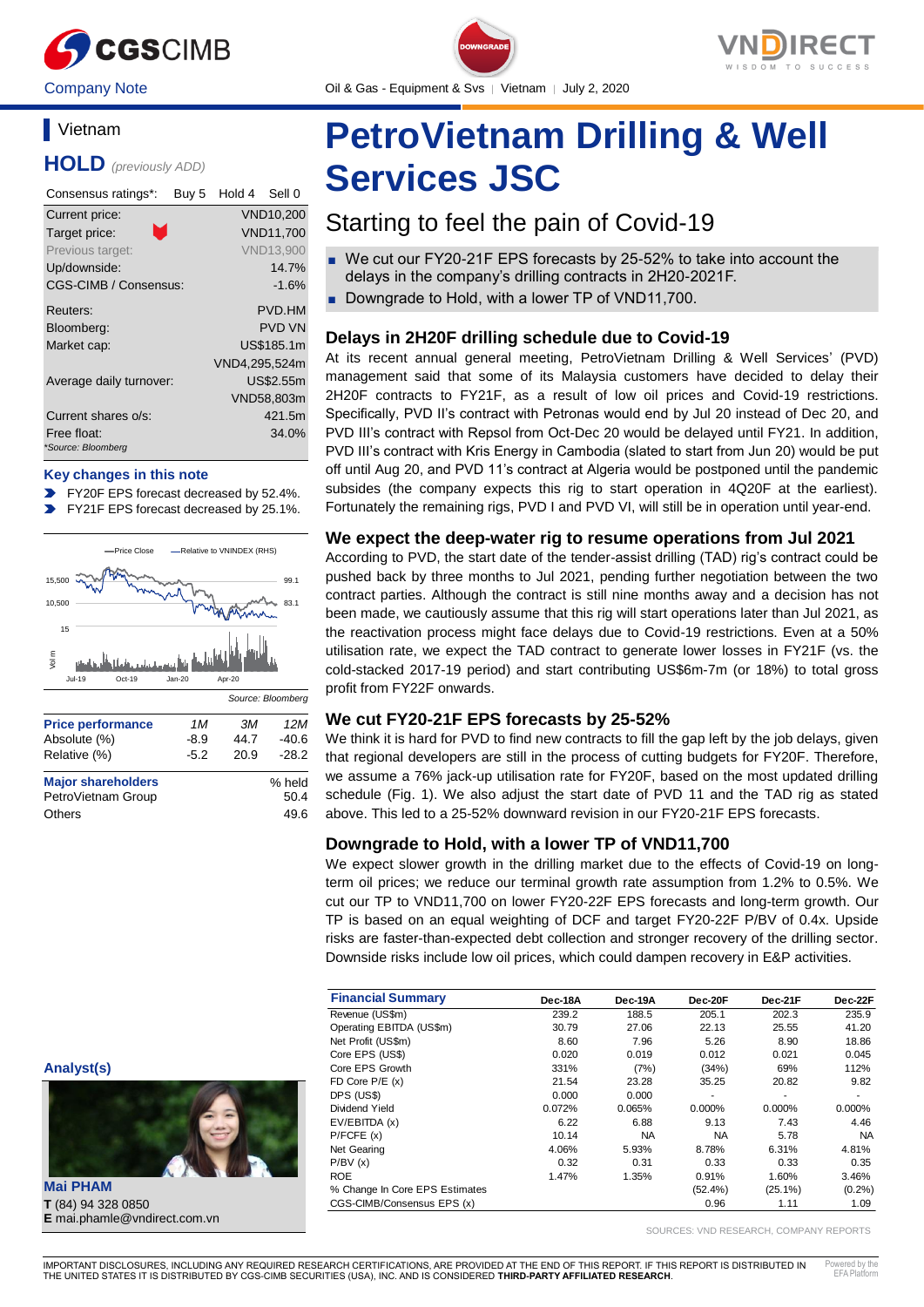



# Starting to feel the pain of Covid-19

# **Several drilling contracts in 2H20F have been delayed due to Covid-19 restrictions**



# **Earnings revision**

#### **Figure 2: Forecast revision** SOURCES: VND RESEARC **Old New %∆ Old New %∆ Old New %∆** Brent oil price (US\$/bbl) 45 45 45 - 55 55 - 57 57 57 Average jack-up day rate (US\$) 65,000 65,000 65,000 65,000 60,000 60,000 66,000 65,000 65,000 Average TAD day rate (US\$) **NA** NA NA 95,000 95,000 - 95,000 95,000 95,000 Jack-up utilisation rate (%) 95% 76% -19% pts 80% 80% 0% 90% 90% - TAD utilisation rate (%) 0% 0% 0% - 75% 50% -25% pts 95% 95% Net revenue 225.6 205.1 -9.1% 210.9 202.3 -4.1% 235.9 235.9 0.0% Trading 20.8 20.8 20.8 - 21.3 21.3 - 21.9 21.9 - Drilling 118.9 98.3 -17.3% 101.6 92.9 -8.5% 123.8 123.8 0.0% Well services and the set of the services and services and services and services and services and services and the services of the services and services and services and services and services and services and services and Gross profit 26.3 18.1 -31.0% 26.2 22.2 -15.3% 37.5 37.5 0.0% *Gross profit margin 11.6% 8.8%* -2.8% pts *12.4% 11.0%* -1.4% pts *15.9% 15.9%* - SG&A expenses (14.4) (12.7) -11.8% (15.3) (14.6) -4.7% (19.4) (19.4) 0.0% Operating profit 11.9 5.4 -54.2% 10.9 7.6 -30.2% 18.1 18.1 0.0% Pre-tax profit 12.9 6.1 -52.4% 13.9 10.4 -25.1% 22.1 22.1 -0.2% Net profit 11.0 5.3 -52.4% 11.9 8.9 -25.1% 18.9 18.9 -0.2% EPS 0.026 0.012 -52.4% 0.028 0.021 -25.1% 0.045 0.045 -0.2% **Unit: US\$m (otherwise noted) 2020F 2021F 2022F**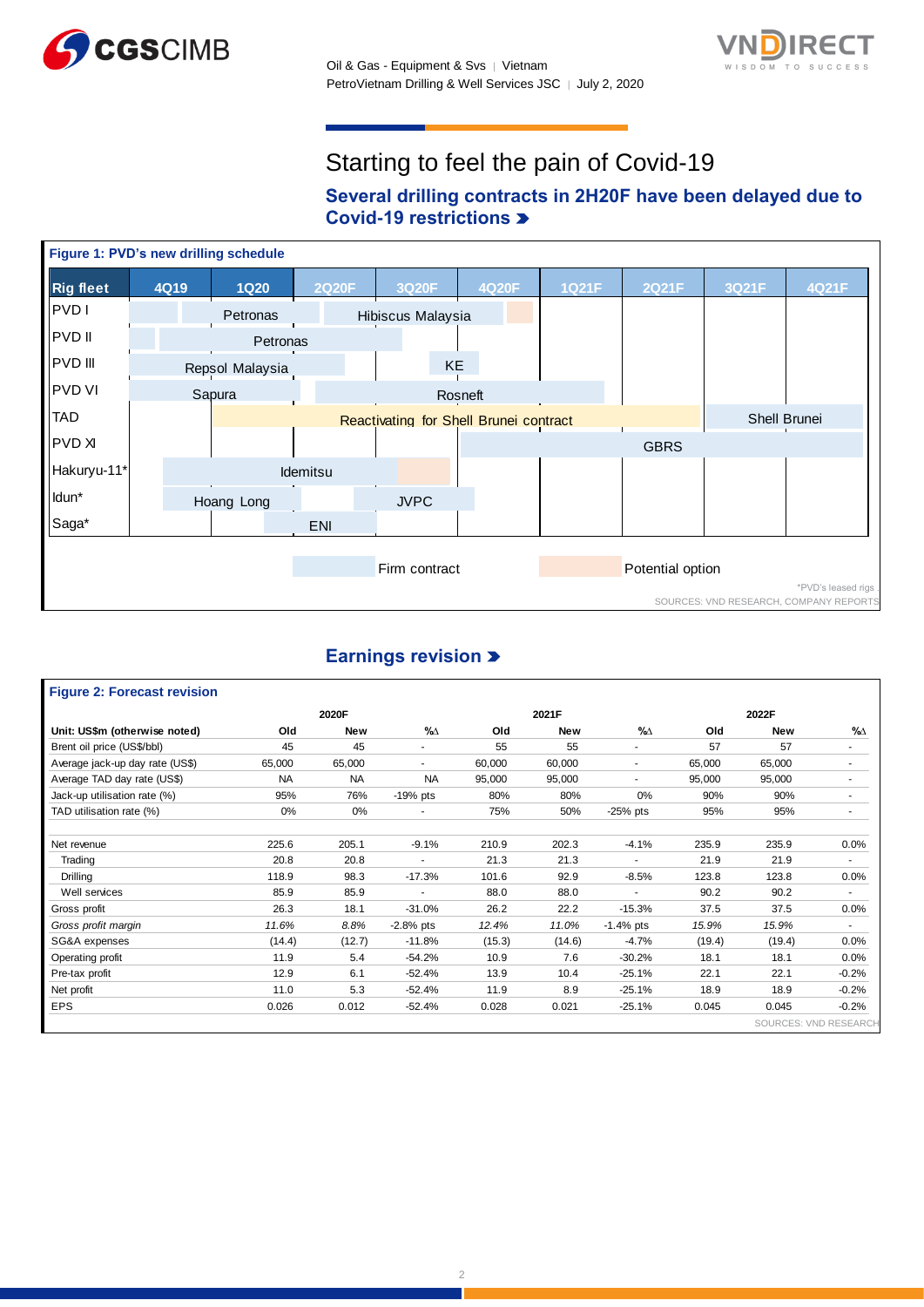

Oil & Gas - Equipment & Svs │ Vietnam PetroVietnam Drilling & Well Services JSC | July 2, 2020



# **Downgrade to Hold, with a lower TP of VND11,700**

|  |  |  |  |  | <b>Figure 3: DCF valuation summary</b> |
|--|--|--|--|--|----------------------------------------|
|--|--|--|--|--|----------------------------------------|

| US\$m                                        | Dec-18A | Dec-19A        | Dec-20F      | Dec-21F | Dec-22F | Dec-25F | Dec-30F | Dec-35F | <b>CAGR</b><br>20-35F |
|----------------------------------------------|---------|----------------|--------------|---------|---------|---------|---------|---------|-----------------------|
| Total revenue                                | 239     | 188            | 205          | 202     | 242     | 280     | 341     | 368     | 4.0%                  |
| % yoy                                        | 41.4%   | $-20.6%$       | 11.8%        | 1.1%    | 19.5%   | 5.0%    | 2.9%    | 0.9%    |                       |
| COGS & OPEX                                  | (235)   | (187)          | (200)        | (195)   | (223)   | (250)   | (305)   | (329)   |                       |
| <b>EBIT</b>                                  |         | $\overline{2}$ | 5            | 8       | 19      | 29      | 36      | 39      | 13.9%                 |
| Operating margin                             | 1.8%    | 0.8%           | 2.7%         | 3.8%    | 7.7%    | 10.5%   | 10.5%   | 10.5%   |                       |
| Effective tax rate                           | 25.8%   | 8.9%           | 25.0%        | 25.0%   | 25.0%   | 25.0%   | 25.0%   | 25.0%   |                       |
| EBIT * (1-Tax rate)                          | 3       |                |              | 6       | 14      | 22      | 27      | 29      | 13.9%                 |
| + Depreciation & Amortisation                | 26      | 25             | 17           | 18      | 24      | 27      | 33      | 36      |                       |
| % of revenue                                 | 11.1%   | 13.5%          | 8.1%         | 8.9%    | 9.8%    | 9.8%    | 9.8%    | 9.8%    |                       |
| - CapEx                                      | (3)     | (2)            | (29)         | (16)    | (12)    | (14)    | (17)    | (18)    |                       |
| % of revenue                                 | $-1.4%$ | $-1.2%$        | $-14.0%$     | $-8.0%$ | $-5.0%$ | $-5.0%$ | $-5.0%$ | $-5.0%$ |                       |
| + Change in Working Capital                  | (3)     | (19)           | 9            | 20      | (4)     |         | 4       | 4       |                       |
| % of revenue                                 | $-1.2%$ | $-9.8%$        | 4.3%         | 9.7%    | $-1.6%$ | 0.5%    | 1.1%    | 1.1%    |                       |
| Interest and other financial activities, net | 6       | 7              |              | 3       | 4       | 5       | 6       | 6       |                       |
| % of revenue                                 | 2.4%    | 3.5%           | 0.3%         | 1.4%    | 1.7%    | 1.7%    | 1.7%    | 1.7%    |                       |
| Unlevered free cash flow (UFCF)              | 29      | 13             | $\mathbf{2}$ | 30      | 26      | 41      | 52      | 57      |                       |

| <b>Figure 4: Cost of equity assumptions</b> |                       | Figure 5: WACC and terminal growth |                              |
|---------------------------------------------|-----------------------|------------------------------------|------------------------------|
| <b>Cost of equity</b>                       |                       | <b>US\$m</b>                       |                              |
| <b>Risk Free Rate</b>                       | 4.0%                  | <b>Equity Value</b>                | 302                          |
| <b>Beta</b>                                 | 1.6                   | Debt                               | 163                          |
| <b>Risk Premium</b>                         | 11.0%                 | Cost of Debt                       | 6.0%                         |
| <b>Cost of Equity</b>                       | 21.6%                 | Tax Rate                           | 25.0%                        |
|                                             |                       | <b>WACC</b>                        | 15.6%                        |
|                                             |                       | <b>Perpetual Growth Rate</b>       | 0.5%                         |
|                                             | SOURCES: VND RESEARCH |                                    | <b>SOURCES: VND RESEARCH</b> |

| Figure 6: Blended target price* |                           |            |                                      |
|---------------------------------|---------------------------|------------|--------------------------------------|
| <b>Method</b>                   | Implied share price (VND) | Weight (%) | <b>Weighted share price (VND)</b>    |
| <b>DCF</b>                      | 10.760                    | 50%        | 5,380                                |
| Target FY20-22F P/BV of 0.4x    | 12,579                    | 50%        | 6,289                                |
| <b>Blended price</b>            |                           | 100%       | 11,669                               |
| <b>Target price</b>             |                           |            | 11.700                               |
|                                 |                           |            | *Assuming USD/VND rate of VND23,500. |
|                                 |                           |            | SOURCES: VND RESEARCH                |

# **Figure 7: Peer comparison**

|                                   |                            | Share<br>Price   | Target<br>Price | Market    |                        | P/E(x)    |           | 3-year<br><b>EPS</b><br><b>CAGR</b> |           | P/BV(x) |       |              | <b>ROE (%)</b> |                   |         | <b>ROA (%)</b>    |           |         |
|-----------------------------------|----------------------------|------------------|-----------------|-----------|------------------------|-----------|-----------|-------------------------------------|-----------|---------|-------|--------------|----------------|-------------------|---------|-------------------|-----------|---------|
| Company                           | <b>Bloomberg</b><br>Ticker | Recom.           | (local<br>curr) | curr)     | (local Cap (US\$<br>m) | TTM       |           | FY20F FY21F                         | (%)       | TТM     | FY20F | <b>FY21F</b> | <b>TTM</b>     | FY20F             | FY21F   | TTM               | FY20F     | FY21F   |
| Offshore drilling companies       |                            |                  |                 |           |                        |           |           |                                     |           |         |       |              |                |                   |         |                   |           |         |
| <b>PV Drilling</b>                | PVD VN                     | <b>HOLD</b>      | 10.200          | 11.700    | 185                    | 14.8      | 35.3      | 20.8                                | 33.3%     | 0.3     | 0.3   | 0.3          | 2.2%           | 0.9%              | 1.6%    | 1.4%              | 0.8%      | 1.0%    |
| Borr Drilling Ltd                 | <b>BDRILL NO</b>           | NOT RATED        | 11.00           | <b>NA</b> | 181                    | <b>NA</b> | <b>NA</b> | <b>NA</b>                           | 40.6%     | 0.1     | 0.1   | 0.2          | $-25.3%$       | -16.7% -21.8%     |         | $-10.5%$          | <b>NA</b> | NA      |
| Valaris plc                       |                            | VAL US NOT RATED | 0.65            | <b>NA</b> | 134                    | <b>NA</b> | <b>NA</b> | <b>NA</b>                           | $-54.3%$  | 0.0     | 0.0   | 0.0          | -42.6%         | $-32.8\% -19.5\%$ |         | $-21.6\% -16.5\%$ |           | $-8.1%$ |
| Velesto Energy Bhd                | <b>VEB MK</b>              | <b>REDUCE</b>    | 0.15            | 0.10      | 287                    | 17.0      | <b>NA</b> | <b>NA</b>                           | <b>NA</b> | 0.4     | 0.4   | 0.4          | 2.5%           | $1.1\%$<br>-1     | $-0.8%$ | l.7%              | $-0.7%$   | $-0.6%$ |
| Sapura Energy Bhd                 | <b>SAPE MK</b>             | <b>REDUCE</b>    | 0.10            | 0.04      | 373                    | <b>NA</b> | <b>NA</b> | <b>NA</b>                           | $-19.3%$  | 0.2     | 0.2   | 02           | $-37.9%$       | $-13.3%$          | $-8.0%$ | $-17.5%$          | $-4.8%$   | $-2.4%$ |
| Transocean                        |                            | RIGUS NOT RATED  | 1.83            | <b>NA</b> | 1.125                  | <b>NA</b> | <b>NA</b> | ΝA                                  | 19.1%     | 0.1     | 0.1   | 0.1          | $-12.1%$       | $-6.2%$           | $-6.6%$ | $-6.0\%$          | $-3.2%$   | $-2.9%$ |
| Average - Offshore drilling peers |                            |                  |                 |           | 480                    | 17.0      | ΝA        | ΝA                                  | $-18.2%$  | 0.2     | 0.2   | 0.2          |                | $-22.5\% -13.3\%$ |         | $-8.7\% -10.9\%$  | $-6.3%$   | $-3.5%$ |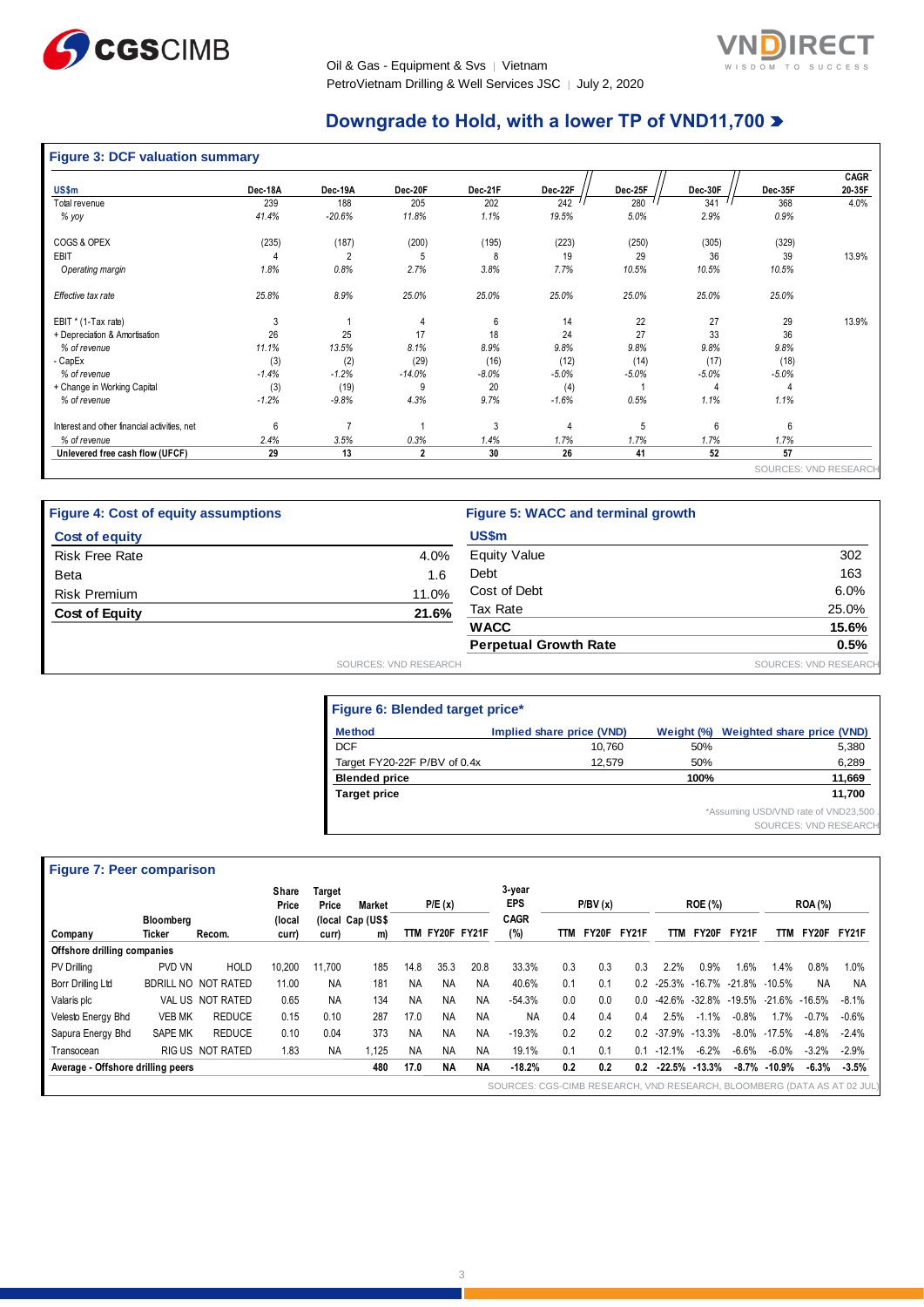

Oil & Gas - Equipment & Svs │ Vietnam PetroVietnam Drilling & Well Services JSC │ July 2, 2020



# **BY THE NUMBERS**



## **Profit & Loss**

| (US\$m)                                   | Dec-18A | Dec-19A | Dec-20F | Dec-21F | Dec-22F |
|-------------------------------------------|---------|---------|---------|---------|---------|
| <b>Total Net Revenues</b>                 | 239.2   | 188.5   | 205.1   | 202.3   | 235.9   |
| <b>Gross Profit</b>                       | 17.3    | 19.4    | 18.1    | 22.2    | 37.5    |
| <b>Operating EBITDA</b>                   | 30.8    | 27.1    | 22.1    | 25.5    | 41.2    |
| Depreciation And Amortisation             | (26.5)  | (25.5)  | (16.7)  | (17.9)  | (23.1)  |
| <b>Operating EBIT</b>                     | 4.3     | 1.6     | 5.4     | 7.6     | 18.1    |
| Financial Income/(Expense)                | (2.9)   | (3.3)   | (3.2)   | (1.4)   | (1.3)   |
| Pretax Income/(Loss) from Assoc.          | 2.6     | 4.8     | 3.1     | 3.0     | 3.5     |
| Non-Operating Income/(Expense)            | 6.1     | 5.1     | 0.9     | 1.2     | 1.7     |
| Profit Before Tax (pre-El)                | 10.1    | 8.2     | 6.1     | 10.4    | 22.1    |
| <b>Exceptional Items</b>                  |         |         |         |         |         |
| Pre-tax Profit                            | 10.1    | 8.2     | 6.1     | 10.4    | 22.1    |
| Taxation                                  | (2.6)   | (0.7)   | (1.5)   | (2.6)   | (5.5)   |
| Exceptional Income - post-tax             |         |         |         |         |         |
| <b>Profit After Tax</b>                   | 7.5     | 7.4     | 4.6     | 7.8     | 16.5    |
| Minority Interests                        | 1.1     | 0.5     | 0.6     | 1.1     | 2.3     |
| <b>Preferred Dividends</b>                |         |         |         |         |         |
| FX Gain/(Loss) - post tax                 |         |         |         |         |         |
| Other Adjustments - post-tax              |         |         |         |         |         |
| <b>Net Profit</b>                         | 8.6     | 8.0     | 5.3     | 8.9     | 18.9    |
| <b>Recurring Net Profit</b>               | 8.6     | 8.0     | 5.3     | 8.9     | 18.9    |
| <b>Fully Diluted Recurring Net Profit</b> | 8.6     | 8.0     | 5.3     | 8.9     | 18.9    |

#### **Cash Flow**

| (US\$m)                          | Dec-18A | Dec-19A | Dec-20F | Dec-21F | Dec-22F |
|----------------------------------|---------|---------|---------|---------|---------|
| <b>EBITDA</b>                    | 30.79   | 27.06   | 22.13   | 25.55   | 41.20   |
| Cash Flow from Invt. & Assoc.    | (7.11)  | (9.61)  | (9.36)  | (9.13)  | (8.91)  |
| Change In Working Capital        | (2.89)  | (18.54) | 8.80    | 19.54   | (3.89)  |
| (Incr)/Decr in Total Provisions  | (4.95)  | 0.72    | 0.00    | 0.00    | 0.00    |
| Other Non-Cash (Income)/Expense  | (20.67) | (18.91) | (15.98) | (15.14) | (19.14) |
| <b>Other Operating Cashflow</b>  | 25.89   | 25.02   | 21.74   | 22.85   | 27.39   |
| Net Interest (Paid)/Received     | (7.70)  | (6.07)  | (10.00) | (9.90)  | (9.09)  |
| Tax Paid                         | (6.21)  | (3.01)  | (1.54)  | (2.60)  | (5.52)  |
| <b>Cashflow From Operations</b>  | 7.15    | (3.34)  | 15.80   | 31.17   | 22.06   |
| Capex                            | (3.42)  | (2.30)  | (28.71) | (16.18) | (11.79) |
| Disposals Of FAs/subsidiaries    | 0.03    | 0.05    | 0.00    | 0.00    | 0.00    |
| Acq. Of Subsidiaries/investments |         |         |         |         |         |
| <b>Other Investing Cashflow</b>  | 54.90   | (7.38)  | 0.00    | 0.00    | 0.00    |
| Cash Flow From Investing         | 51.51   | (9.63)  | (28.71) | (16.18) | (11.79) |
| Debt Raised/(repaid)             | (40.38) | (3.65)  | (0.53)  | 17.04   | (16.61) |
| Proceeds From Issue Of Shares    |         |         |         |         |         |
| Shares Repurchased               |         |         |         |         |         |
| Dividends Paid                   | (0.12)  | (0.12)  | 0.00    | 0.00    | 0.00    |
| <b>Preferred Dividends</b>       |         |         |         |         |         |
| Other Financing Cashflow         | 0.00    | 0.00    | 0.00    | 0.00    | 0.00    |
| Cash Flow From Financing         | (40.51) | (3.77)  | (0.53)  | 17.04   | (16.61) |
| <b>Total Cash Generated</b>      | 18.16   | (16.74) | (13.45) | 32.03   | (6.35)  |
| <b>Free Cashflow To Equity</b>   | 18.28   | (16.62) | (13.45) | 32.03   | (6.35)  |
| <b>Free Cashflow To Firm</b>     | 66.37   | (6.90)  | (2.91)  | 24.89   | 19.35   |

SOURCES: VND RESEARCH, COMPANY REPORTS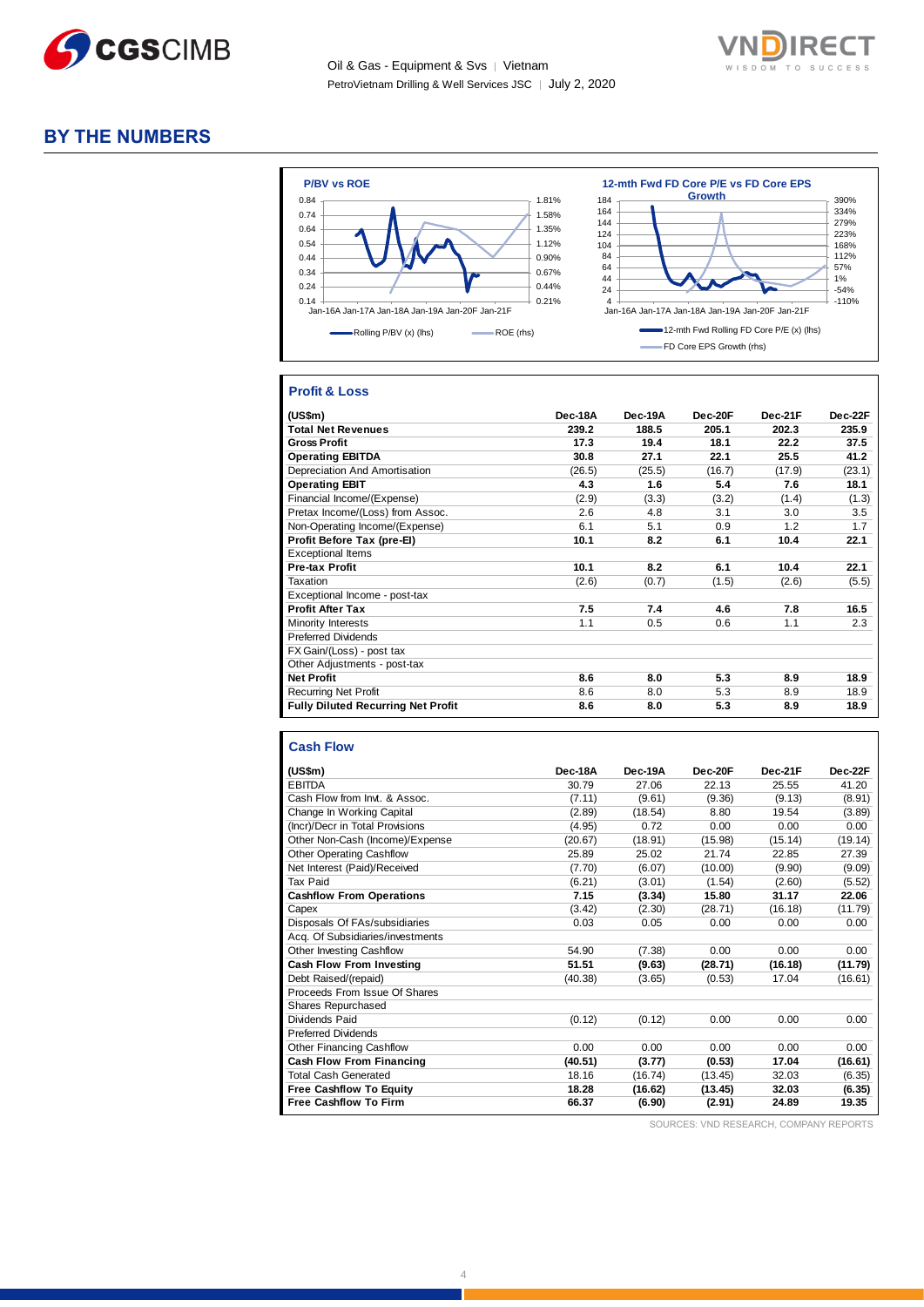

Oil & Gas - Equipment & Svs | Vietnam PetroVietnam Drilling & Well Services JSC | July 2, 2020



# **BY THE NUMBERS… cont'd**

| <b>Balance Sheet</b>                       |         |         |         |         |         |
|--------------------------------------------|---------|---------|---------|---------|---------|
| (US\$m)                                    | Dec-18A | Dec-19A | Dec-20F | Dec-21F | Dec-22F |
| <b>Total Cash And Equivalents</b>          | 141.6   | 126.4   | 107.2   | 134.6   | 123.1   |
| <b>Total Debtors</b>                       | 69.7    | 82.5    | 72.5    | 71.5    | 83.3    |
| Inventories                                | 32.8    | 36.1    | 38.9    | 37.4    | 41.2    |
| <b>Total Other Current Assets</b>          | 1.1     | 1.7     | 1.9     | 1.8     | 2.1     |
| <b>Total Current Assets</b>                | 245.2   | 246.7   | 220.4   | 245.3   | 249.8   |
| <b>Fixed Assets</b>                        | 624.9   | 602.8   | 597.5   | 581.2   | 555.8   |
| <b>Total Investments</b>                   | 29.9    | 46.1    | 44.8    | 43.7    | 42.6    |
| Intangible Assets                          | 0.0     | 0.0     | 0.0     | 0.0     | 0.0     |
| <b>Total Other Non-Current Assets</b>      | 7.5     | 8.0     | 7.8     | 7.6     | 7.4     |
| <b>Total Non-current Assets</b>            | 662.3   | 656.9   | 650.1   | 632.5   | 605.8   |
| Short-term Debt                            | 15.7    | 22.5    | 14.8    | 34.1    | 29.9    |
| Current Portion of Long-Term Debt          |         |         |         |         |         |
| <b>Total Creditors</b>                     | 42.9    | 36.9    | 40.7    | 39.3    | 43.3    |
| <b>Other Current Liabilities</b>           | 62.4    | 64.3    | 69.8    | 68.9    | 80.3    |
| <b>Total Current Liabilities</b>           | 121.0   | 123.8   | 125.4   | 142.2   | 153.5   |
| Total Long-term Debt                       | 150.2   | 139.7   | 142.2   | 136.2   | 119.6   |
| Hybrid Debt - Debt Component               |         |         |         |         |         |
| <b>Total Other Non-Current Liabilities</b> | 37.9    | 35.9    | 34.9    | 34.1    | 33.2    |
| <b>Total Non-current Liabilities</b>       | 188.1   | 175.6   | 177.1   | 170.3   | 152.8   |
| <b>Total Provisions</b>                    | 0.0     | 0.0     | 0.0     | 0.0     | 0.0     |
| <b>Total Liabilities</b>                   | 309.1   | 299.4   | 302.5   | 312.4   | 306.3   |
| Shareholders' Equity                       | 587.3   | 593.5   | 556.9   | 553.5   | 535.4   |
| Minority Interests                         | 11.1    | 10.7    | 11.0    | 11.8    | 13.9    |
| <b>Total Equity</b>                        | 598.4   | 604.2   | 567.9   | 565.4   | 549.3   |

# **Key Ratios**

|                                  | Dec-18A | Dec-19A    | Dec-20F    | Dec-21F   | Dec-22F   |
|----------------------------------|---------|------------|------------|-----------|-----------|
| Revenue Growth                   | 39.4%   | $(21.2\%)$ | 8.8%       | $(1.4\%)$ | 16.6%     |
| Operating EBITDA Growth          | 77.9%   | $(12.1\%)$ | $(18.2\%)$ | 15.5%     | 61.3%     |
| Operating EBITDA Margin          | 12.9%   | 14.4%      | 10.8%      | 12.6%     | 17.5%     |
| Net Cash Per Share (US\$)        | (0.06)  | (0.08)     | (0.12)     | (0.08)    | (0.06)    |
| BVPS (US\$)                      | 1.39    | 1.41       | 1.32       | 1.31      | 1.27      |
| <b>Gross Interest Cover</b>      | 0.58    | 0.23       | 0.82       | 1.17      | 3.02      |
| <b>Effective Tax Rate</b>        | 25.8%   | 8.9%       | 25.0%      | 25.0%     | 25.0%     |
| Net Dividend Payout Ratio        | 1.41%   | 1.51%      | <b>NA</b>  | NA.       | <b>NA</b> |
| <b>Accounts Receivables Days</b> | 105.4   | 147.3      | 138.3      | 129.9     | 119.8     |
| <b>Inventory Days</b>            | 54.36   | 74.45      | 73.43      | 77.37     | 72.42     |
| <b>Accounts Payables Days</b>    | 58.78   | 84.00      | 74.48      | 79.42     | 74.34     |
| <b>ROIC (%)</b>                  | 0.49%   | 0.23%      | 0.65%      | 0.94%     | 2.30%     |
| ROCE(%)                          | 1.61%   | 1.14%      | 1.64%      | 2.21%     | 3.61%     |
| Return On Average Assets         | 1.04%   | 1.15%      | 0.79%      | 1.01%     | 2.02%     |

| <b>Key Drivers</b>                             |          |          |          |          |          |
|------------------------------------------------|----------|----------|----------|----------|----------|
|                                                | Dec-18A  | Dec-19A  | Dec-20F  | Dec-21F  | Dec-22F  |
| Outstanding Orderbook (US\$m)                  | N/A      | N/A      | N/A      | N/A      | N/A      |
| Order Book Wins (US\$m)                        | N/A      | N/A      | N/A      | N/A      | N/A      |
| Order Book Depletion (US\$m)                   | N/A      | N/A      | N/A      | N/A      | N/A      |
| Average Day Rate Per Ship (US\$)               | N/A      | N/A      | N/A      | N/A      | N/A      |
| No. Of Ships (unit)                            | N/A      | N/A      | N/A      | N/A      | N/A      |
| Average Utilisation Rate (%)                   | N/A      | N/A      | N/A      | N/A      | N/A      |
| Oil Price (US\$/bbl)                           | 71.2     | 64.4     | 45.0     | 55.0     | 57.0     |
| Energy Production Volume (mmboe)               | N/A      | N/A      | N/A      | N/A      | N/A      |
| Average Day Rate - Drilling Rigs (US\$)        | 56.149.0 | 57.500.0 | 65.000.0 | 60.000.0 | 65,000.0 |
| Average Util. Rate - Drilling Rigs (%)         | 85.3%    | 90.0%    | 76.2%    | 80.0%    | 90.0%    |
| Average Day Rate - FPUs (US\$)                 | N/A      | N/A      | N/A      | N/A      | N/A      |
| Average Util. Rate - FPUs (%)                  | N/A      | N/A      | N/A      | N/A      | N/A      |
| Total Oil Storage Capacity (000 cbm)           | N/A      | N/A      | N/A      | N/A      | N/A      |
| Equity Share Of Oil Storage Capacity (000 cbm) | N/A      | N/A      | N/A      | N/A      | N/A      |
| Assumed Util. Rate Of Oil Storage Capacity (%) | N/A      | N/A      | N/A      | N/A      | N/A      |

SOURCES: VND RESEARCH, COMPANY REPORTS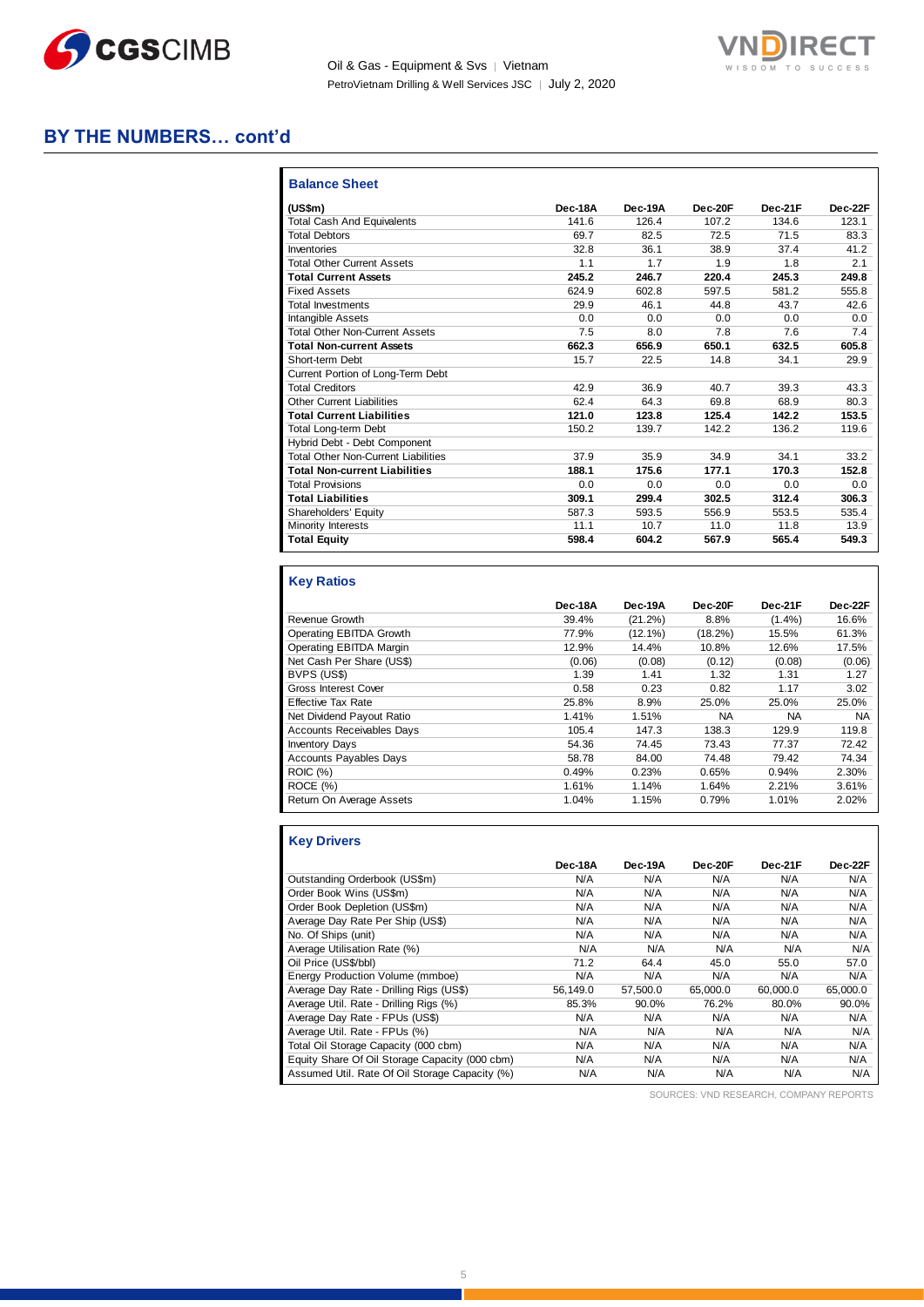



#### **DISCLAIMER**

The content of this report (including the views and opinions expressed therein, and the information comprised therein) has been prepared by and belongs to VNDIRECT Securities Corporation, and is distributed by CGS-CIMB pursuant to an arrangement between VNDIRECT Securities Corporation and CGS-CIMB. VNDIRECT Securities Corporation is not an affiliate of CGS-CIMB.

This report is not directed to, or intended for distribution to or use by, any person or entity who is a citizen or resident of or located in any locality, state, country or other jurisdiction where such distribution, publication, availability or use would be contrary to law or regulation.

By accepting this report, the recipient hereof represents and warrants that he is entitled to receive such report in accordance with the restrictions set forth below and agrees to be bound by the limitations contained herein (including the "Restrictions on Distributions" set out below). Any failure to comply with these limitations may constitute a violation of law. This publication is being supplied to you strictly on the basis that it will remain confidential. No part of this report may be (i) copied, photocopied, duplicated, stored or reproduced in any form by any means or (ii) redistributed or passed on, directly or indirectly, to any other person in whole or in part, for any purpose without the prior written consent of CGS-CIMB.

The information contained in this research report is prepared from data believed to be correct and reliable at the time of issue of this report.

VNDIRECT Securities Corporation may or may not issue regular reports on the subject matter of this report at any frequency and may cease to do so or change the periodicity of reports at any time. Neither VNDIRECT Securities Corporation nor CGS-CIMB is under any obligation to update this report in the event of a material change to the information contained in this report. Neither VNDIRECT Securities Corporation nor CGS-CIMB has any and will accept any, obligation to (i) check or ensure that the contents of this report remain current, reliable or relevant, (ii) ensure that the content of this report constitutes all the information a prospective investor may require, (iii) ensure the adequacy, accuracy, completeness, reliability or fairness of any views, opinions and information, and accordingly, VNDIRECT Securities Corporation, CGS-CIMB and their respective affiliates and related persons including China Galaxy International Financial Holdings Limited ("CGIFHL") and CIMB Group Sdn. Bhd. ("CIMBG") and their respective related corporations (and their respective directors, associates, connected persons and/or employees) shall not be liable in any manner whatsoever for any consequences (including but not limited to any direct, indirect or consequential losses, loss of profits and damages) of any reliance thereon or usage thereof. In particular, VNDIRECT Securities Corporation and CGS-CIMB disclaim all responsibility and liability for the views and opinions set out in this report.

Unless otherwise specified, this report is based upon reasonable sources. Such sources will, unless otherwise specified, for market data, be market data and prices available from the main stock exchange or market where the relevant security is listed, or, where appropriate, any other market. Information on the accounts and business of company(ies) will generally be based on published statements of the company(ies), information disseminated by regulatory information services, other publicly available information and information resulting from our research. Whilst every effort is made to ensure that statements of facts made in this report are accurate, all estimates, projections, forecasts, expressions of opinion and other subjective judgments contained in this report are based on assumptions considered to be reasonable as of the date of the document in which they are contained and must not be construed as a representation that the matters referred to therein will occur. Past performance is not a reliable indicator of future performance. The value of investments may go down as well as up and those investing may, depending on the investments in question, lose more than the initial investment. No report shall constitute an offer or an invitation by or on behalf of CGS-CIMB or VNDIRECT Securities Corporation, or their respective affiliates (including CGIFHL, CIMBG and their respective related corporations) to any person to buy or sell any investments.

CGS-CIMB and/or VNDIRECT Securities Corporation and/or their respective affiliates and related corporations (including CGIFHL, CIMBG and their respective related corporations), their respective directors, associates, connected parties and/or employees may own or have positions in securities of the company(ies) covered in this research report or any securities related thereto and may from time to time add to or dispose of, or may be materially interested in, any such securities. Further, CGS-CIMB and/or VNDIRECT Securities Corporation, and/or their respective affiliates and their respective related corporations (including CGIFHL, CIMBG and their respective related corporations) do and seek to do business with the company(ies) covered in this research report and may from time to time act as market maker or have assumed an underwriting commitment in securities of such company(ies), may sell them to or buy them from customers on a principal basis and may also perform or seek to perform significant investment banking, advisory, underwriting or placement services for or relating to such company(ies) as well as solicit such investment, advisory or other services from any entity mentioned in this report.

CGS-CIMBand/or VNDIRECT Securities Corporation and/or their respective affiliates (including CGIFHL, CIMBG and their respective related corporations) may enter into an agreement with the company(ies) covered in this report relating to the production of research reports. CGS-CIMB and/or VNDIRECT Securities Corporation may disclose the contents of this report to the company(ies) covered by it and may have amended the contents of this report following such disclosure.

The analyst responsible for the production of this report hereby certifies that the views expressed herein accurately and exclusively reflect his or her personal views and opinions about any and all of the issuers or securities analysed in this report and were prepared independently and autonomously. No part of the compensation of the analyst(s) was, is, or will be directly or indirectly related to the inclusion of specific recommendations(s) or view(s) in this report. The analyst(s) who prepared this research report is prohibited from receiving any compensation, incentive or bonus based on specific investment banking transactions or for providing a specific recommendation for, or view of, a particular company. Information barriers and other arrangements may be established where necessary to prevent conflicts of interests arising. However, the analyst(s) may receive compensation that is based on his/their coverage of company(ies) in the performance of his/their duties or the performance of his/their recommendations and the research personnel involved in the preparation of this report may also participate in the solicitation of the businesses as described above. In reviewing this research report, an investor should be aware that any or all of the foregoing, among other things, may give rise to real or potential conflicts of interest. Additional information is, subject to the duties of confidentiality, available on request.

The term "VNDIRECT Securities Corporation" shall, unless the context otherwise requires, mean VNDIRECT Securities Corporation and its affiliates, subsidiaries and related companies. The term "CGS-CIMB" shall denote, where appropriate, the relevant entity distributing or disseminating the report in the particular jurisdiction referenced below, or, in every other case except as otherwise stated herein, CGS-CIMB Securities International Pte. Ltd. and its affiliates, subsidiaries and related corporations.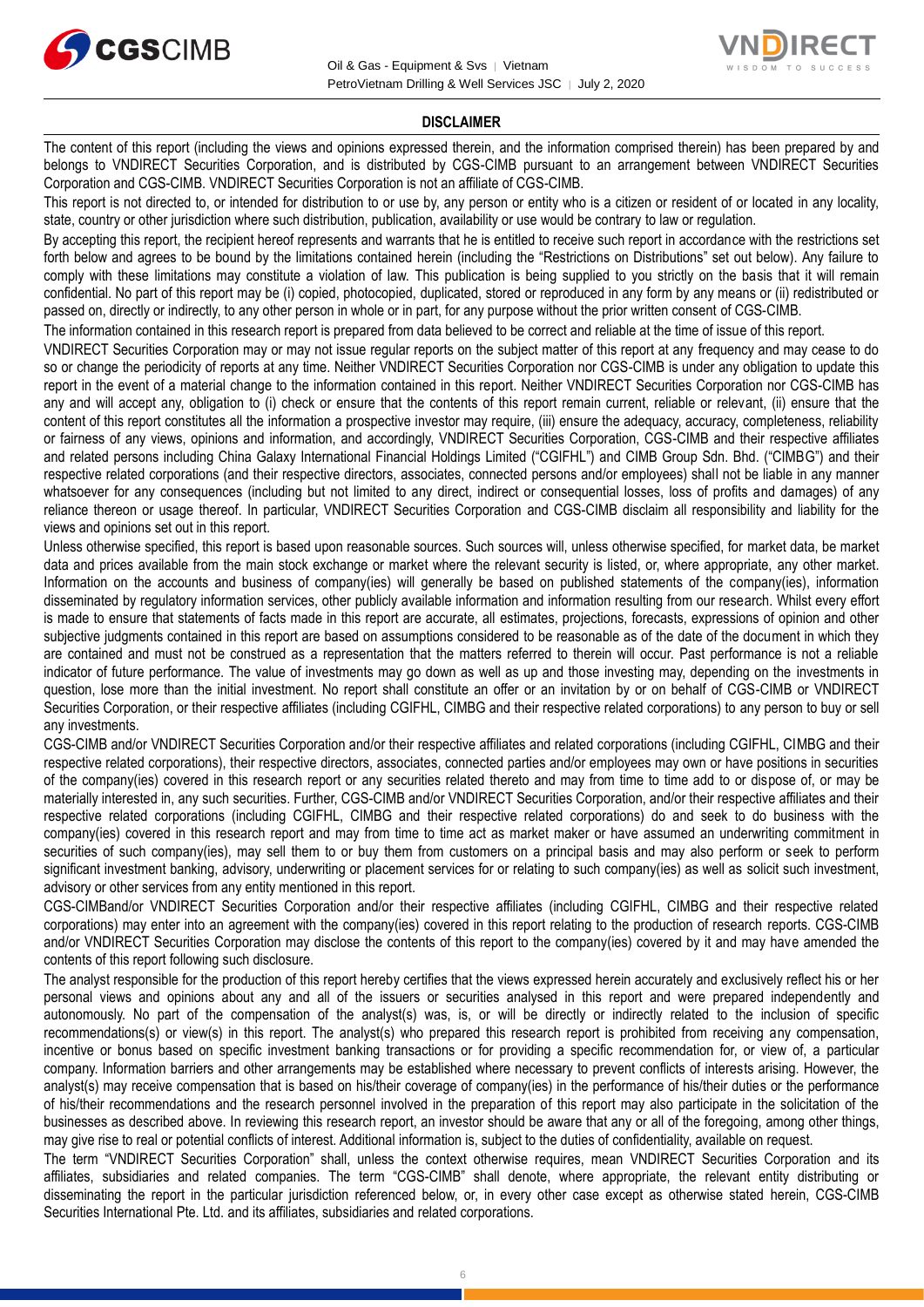



| <b>CGS-CIMB</b> |                                                                                   |                                                                 |
|-----------------|-----------------------------------------------------------------------------------|-----------------------------------------------------------------|
| Country         | <b>CGS-CIMB Entity</b>                                                            | <b>Regulated by</b>                                             |
| Hong Kong       | CGS-CIMB Securities (Hong Kong) Limited                                           | Securities and Futures Commission Hong Kong                     |
| India           | CGS-CIMB Securities (India) Private Limited                                       | Securities and Exchange Board of India (SEBI)                   |
| Indonesia       | PT CGS-CIMB Sekuritas Indonesia                                                   | Financial Services Authority of Indonesia                       |
| Malaysia        | CGS-CIMB Securities Sdn. Bhd. (formerly known<br>as Jupiter Securities Sdn. Bhd.) | Securities Commission Malaysia                                  |
| Singapore       | CGS-CIMB Research Pte. Ltd.                                                       | Monetary Authority of Singapore                                 |
| South Korea     | CGS-CIMB Securities (Hong Kong) Limited,<br>Korea Branch                          | Financial Services Commission and Financial Supervisory Service |
| Thailand        | CGS-CIMB Securities (Thailand) Co. Ltd.                                           | Securities and Exchange Commission Thailand                     |

(i) As of June 30, 2020 VNDIRECT Securities Corporation has a proprietary position in the securities (which may include but not be limited to shares, warrants, call warrants and/or any other derivatives) in the following company or companies covered or recommended in this report: (a)

(ii) As of July 2, 2020, the analyst(s) who prepared this report, and the associate(s), has / have an interest in the securities (which may include but not be limited to shares, warrants, call warrants and/or any other derivatives) in the following company or companies covered or recommended in this report:

(a) -

This report does not purport to contain all the information that a prospective investor may require. CGS-CIMB, VNDIRECT Securities Corporation and their respective affiliates (including CGIFHL, CIMBG and their related corporations) do not make any guarantee, representation or warranty, express or implied, as to the adequacy, accuracy, completeness, reliability or fairness of any such information and opinion contained in this report. None of CGS-CIMB, VNDIRECT Securities Corporation and their respective affiliates and related persons (including CGIFHL, CIMBG and their related corporations) shall be liable in any manner whatsoever for any consequences (including but not limited to any direct, indirect or consequential losses, loss of profits and damages) of any reliance thereon or usage thereof.

This report is general in nature and has been prepared for information purposes only. It is intended for circulation amongst CGS-CIMB's and its affiliates' (including CGIFHL's, CIMBG's and their respective related corporations') clients generally and does not have regard to the specific investment objectives, financial situation and the particular needs of any specific person who may receive this report. The information and opinions in this report are not and should not be construed or considered as an offer, recommendation or solicitation to buy or sell the subject securities, related investments or other financial instruments or any derivative instrument, or any rights pertaining thereto.

Investors are advised to make their own independent evaluation of the information contained in this research report, consider their own individual investment objectives, financial situation and particular needs and consult their own professional and financial advisers as to the legal, business, financial, tax and other aspects before participating in any transaction in respect of the securities of company(ies) covered in this research report. The securities of such company(ies) may not be eligible for sale in all jurisdictions or to all categories of investors.

### Restrictions on Distributions

**Australia:** Despite anything in this report to the contrary, this research is issued by VNDIRECT Securities Corporation and provided in Australia by CGS-CIMB Securities (Singapore) Pte. Ltd. and CGS-CIMB Securities (Hong Kong) Limited. This research is only available in Australia to persons who are "wholesale clients" (within the meaning of the Corporations Act 2001 (Cth) and is supplied solely for the use of such wholesale clients and shall not be distributed or passed on to any other person. You represent and warrant that if you are in Australia, you are a "wholesale client". This research is of a general nature only and has been prepared without taking into account the objectives, financial situation or needs of the individual recipient. CGS-CIMB Securities (Singapore) Pte. Ltd. and CGS-CIMB Securities (Hong Kong) Limited do not hold, and are not required to hold an Australian financial services license. CGS-CIMB Securities (Singapore) Pte. Ltd. and CGS-CIMB Securities (Hong Kong) Limited rely on "passporting" exemptions for entities appropriately licensed by the Monetary Authority of Singapore (under ASIC Class Order 03/1102) and the Securities and Futures Commission in Hong Kong (under ASIC Class Order 03/1103).

**Canada:** This research report has not been prepared in accordance with the disclosure requirements of Dealer Member Rule 3400 – Research Restrictions and Disclosure Requirements of the Investment Industry Regulatory Organization of Canada. For any research report distributed by CIBC, further disclosures related to CIBC conflicts of interest can be found at https://researchcentral.cibcwm.com.

**China:** For the purpose of this report, the People's Republic of China ("PRC") does not include the Hong Kong Special Administrative Region, the Macau Special Administrative Region or Taiwan. The distributor of this report has not been approved or licensed by the China Securities Regulatory Commission or any other relevant regulatory authority or governmental agency in the PRC. This report contains only marketing information. The distribution of this report is not an offer to buy or sell to any person within or outside PRC or a solicitation to any person within or outside of PRC to buy or sell any instruments described herein. This report is being issued outside the PRC to a limited number of institutional investors and may not be provided to any person other than the original recipient and may not be reproduced or used for any other purpose.

**France:** Only qualified investors within the meaning of French law shall have access to this report. This report shall not be considered as an offer to subscribe to, or used in connection with, any offer for subscription or sale or marketing or direct or indirect distribution of financial instruments and it is not intended as a solicitation for the purchase of any financial instrument.

**Germany:** This report is only directed at persons who are professional investors as defined in sec 31a(2) of the German Securities Trading Act (WpHG). This publication constitutes research of a non-binding nature on the market situation and the investment instruments cited here at the time of the publication of the information.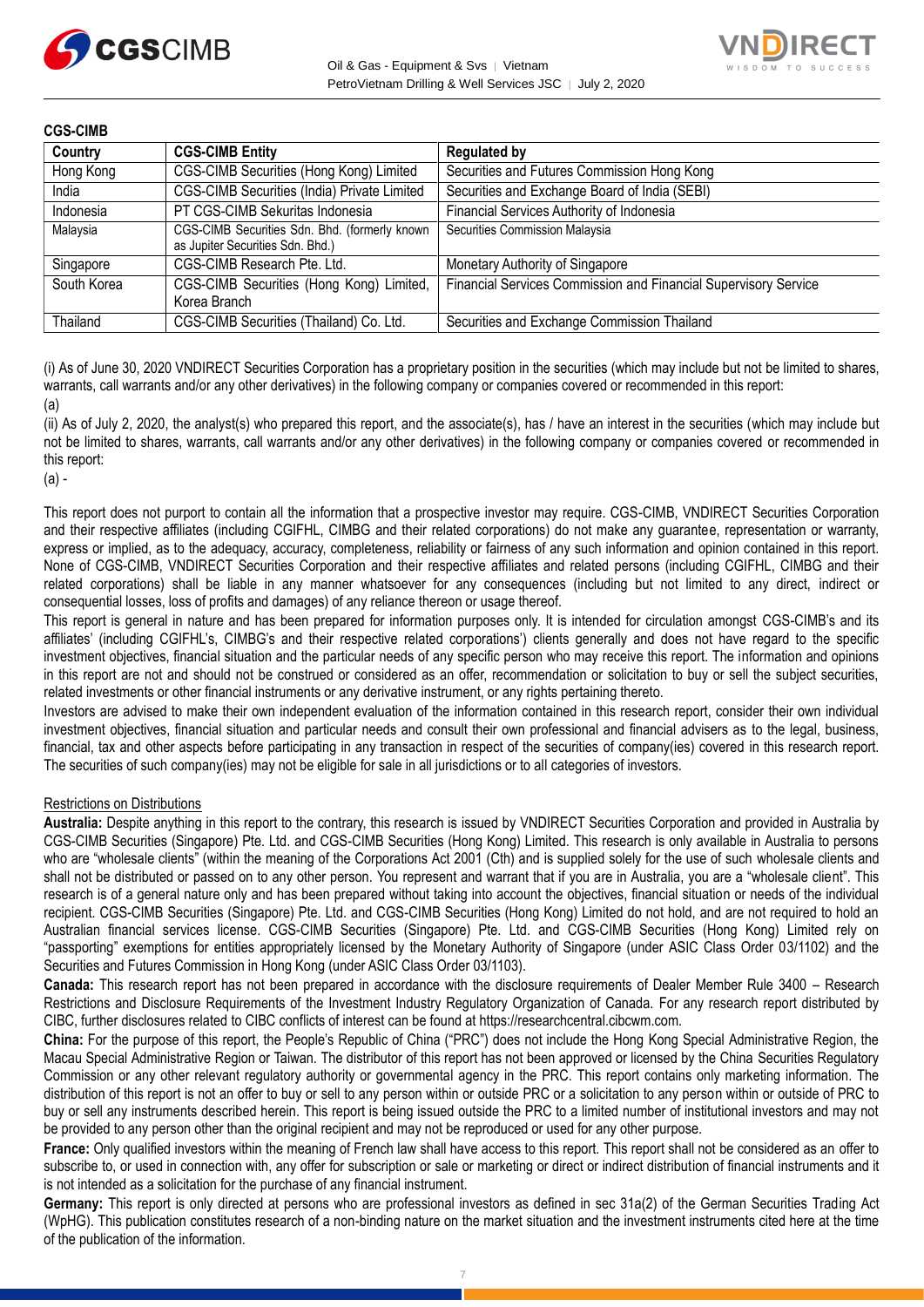



The current prices/yields in this issue are based upon closing prices from Bloomberg as of the day preceding publication. Please note that neither the German Federal Financial Supervisory Agency (BaFin), nor any other supervisory authority exercises any control over the content of this report. **Hong Kong:** This report is issued and distributed in Hong Kong by CGS-CIMB Securities (Hong Kong) Limited ("CHK") which is licensed in Hong Kong by the Securities and Futures Commission for Type 1 (dealing in securities) and Type 4 (advising on securities) activities. Any investors wishing to purchase or otherwise deal in the securities covered in this report should contact the Head of Sales at CGS-CIMB Securities (Hong Kong) Limited. The views and opinions in this research report are our own as of the date hereof and are subject to change. If the Financial Services and Markets Act of the United Kingdom or the rules of the Financial Conduct Authority apply to a recipient, our obligations owed to such recipient therein are unaffected. CHK has no obligation to update its opinion or the information in this research report.

CHK does not make a market on other securities mentioned in the report.

### **India:**

This report is issued by VNDIRECT Securities Corporation and distributed in India by CGS-CIMB Securities (India) Private Limited ("CGS-CIMB India"). CGS-CIMB India is a subsidiary of CGS-CIMB Securities International Pte. Ltd. which in turn is a 50:50 joint venture company of CGIFHL and CIMBG. The details of the members of the group of companies of CGS-CIMB can be found at www.cgs-cimb.com, CGIFHL at www.chinastock.com.hk/en/ACG/ContactUs/index.aspx and CIMBG at www.cimb.com/en/who-we-are.html. CGS-CIMB India is registered with the National Stock Exchange of India Limited and BSE Limited as a trading and clearing member (Merchant Banking Number: INM000012037) under the Securities and Exchange Board of India (Stock Brokers and Sub-Brokers) Regulations, 1992. In accordance with the provisions of Regulation 4(g) of the Securities and Exchange Board of India (Investment Advisers) Regulations, 2013, CGS-CIMB India is not required to seek registration with the Securities and Exchange Board of India ("SEBI") as an Investment Adviser. CGS-CIMB India is registered with SEBI (SEBI Registration Number: INZ000209135) as a Research Analyst (INH000000669) pursuant to the SEBI (Research Analysts) Regulations, 2014 ("Regulations").

This report does not take into account the particular investment objectives, financial situations, or needs of the recipients. It is not intended for and does not deal with prohibitions on investment due to law/jurisdiction issues etc. which may exist for certain persons/entities. Recipients should rely on their own investigations and take their own professional advice before investment.

The report is not a "prospectus" as defined under Indian Law, including the Companies Act, 2013, and is not, and shall not be, approved by, or filed or registered with, any Indian regulator, including any Registrar of Companies in India, SEBI, any Indian stock exchange, or the Reserve Bank of India. No offer, or invitation to offer, or solicitation of subscription with respect to any such securities listed or proposed to be listed in India is being made, or intended to be made, to the public, or to any member or section of the public in India, through or pursuant to this report.

The research analysts, strategists or economists principally responsible for the preparation of this research report are segregated from the other activities of CGS-CIMB India and they have received compensation based upon various factors, including quality, accuracy and value of research, firm profitability or revenues, client feedback and competitive factors. Research analysts', strategists' or economists' compensation is not linked to investment banking or capital markets transactions performed or proposed to be performed by CGS-CIMB India or its affiliates.

CGS-CIMB India does not have actual / beneficial ownership of 1% or more securities of the subject company in this research report, at the end of the month immediately preceding the date of publication of this research report. However, since affiliates of CGS-CIMB India are engaged in the financial services business, they might have in their normal course of business financial interests or actual / beneficial ownership of one per cent or more in various companies including the subject company in this research report.

CGS-CIMB India or its associates, may: (a) from time to time, have long or short position in, and buy or sell the securities of the subject company in this research report; or (b) be engaged in any other transaction involving such securities and earn brokerage or other compensation or act as a market maker in the financial instruments of the subject company in this research report or act as an advisor or lender/borrower to such company or may have any other potential conflict of interests with respect to any recommendation and other related information and opinions.

CGS-CIMB India, its associates and the analyst engaged in preparation of this research report have not received any compensation for investment banking, merchant banking or brokerage services from the subject company mentioned in the research report in the past 12 months.

CGS-CIMB India, its associates and the analyst engaged in preparation of this research report have not managed or co-managed public offering of securities for the subject company mentioned in the research report in the past 12 months. The analyst from CGS-CIMB India engaged in preparation of this research report or his/her relative (a) do not have any financial interests in the subject company mentioned in this research report; (b) do not own 1% or more of the equity securities of the subject company mentioned in the research report as of the last day of the month preceding the publication of the research report; (c) do not have any material conflict of interest at the time of publication of the research report.

**Indonesia:** This report is issued by VNDIRECT Securities Corporation and distributed by PT CGS-CIMB Sekuritas Indonesia ("CGS-CIMB Indonesia"). The views and opinions in this research report are not our own but of VNDIRECT Securities Corporation as of the date hereof and are subject to change. CGS-CIMB Indonesia has no obligation to update the opinion or the information in this research report. This report is for private circulation only to clients of CGS-CIMB Indonesia. Neither this report nor any copy hereof may be distributed in Indonesia or to any Indonesian citizens wherever they are domiciled or to Indonesian residents except in compliance with applicable Indonesian capital market laws and regulations.

This research report is not an offer of securities in Indonesia. The securities referred to in this research report have not been registered with the Financial Services Authority (Otoritas Jasa Keuangan) pursuant to relevant capital market laws and regulations, and may not be offered or sold within the territory of the Republic of Indonesia or to Indonesian citizens through a public offering or in circumstances which constitute an offer within the meaning of the Indonesian capital market law and regulations.

**Ireland:** CGS-CIMB is not an investment firm authorised in the Republic of Ireland and no part of this document should be construed as CGS-CIMB acting as, or otherwise claiming or representing to be, an investment firm authorised in the Republic of Ireland.

**Malaysia:** This report is issued by VNDIRECT Securities Corporation and distributed in Malaysia by CGS-CIMB Securities Sdn. Bhd. (formerly known as Jupiter Securities Sdn. Bhd.) ("CGS-CIMB Malaysia") solely for the benefit of and for the exclusive use of our clients. Recipients of this report are to contact CGS-CIMB Malaysia, at 29th Floor Menara CIMB No. 1 Jalan Stesen Sentral 2, Kuala Lumpur Sentral 50470 Kuala Lumpur, Malaysia, in respect of any matters arising from or in connection with this report. CGS-CIMB Malaysia has no obligation to update, revise or reaffirm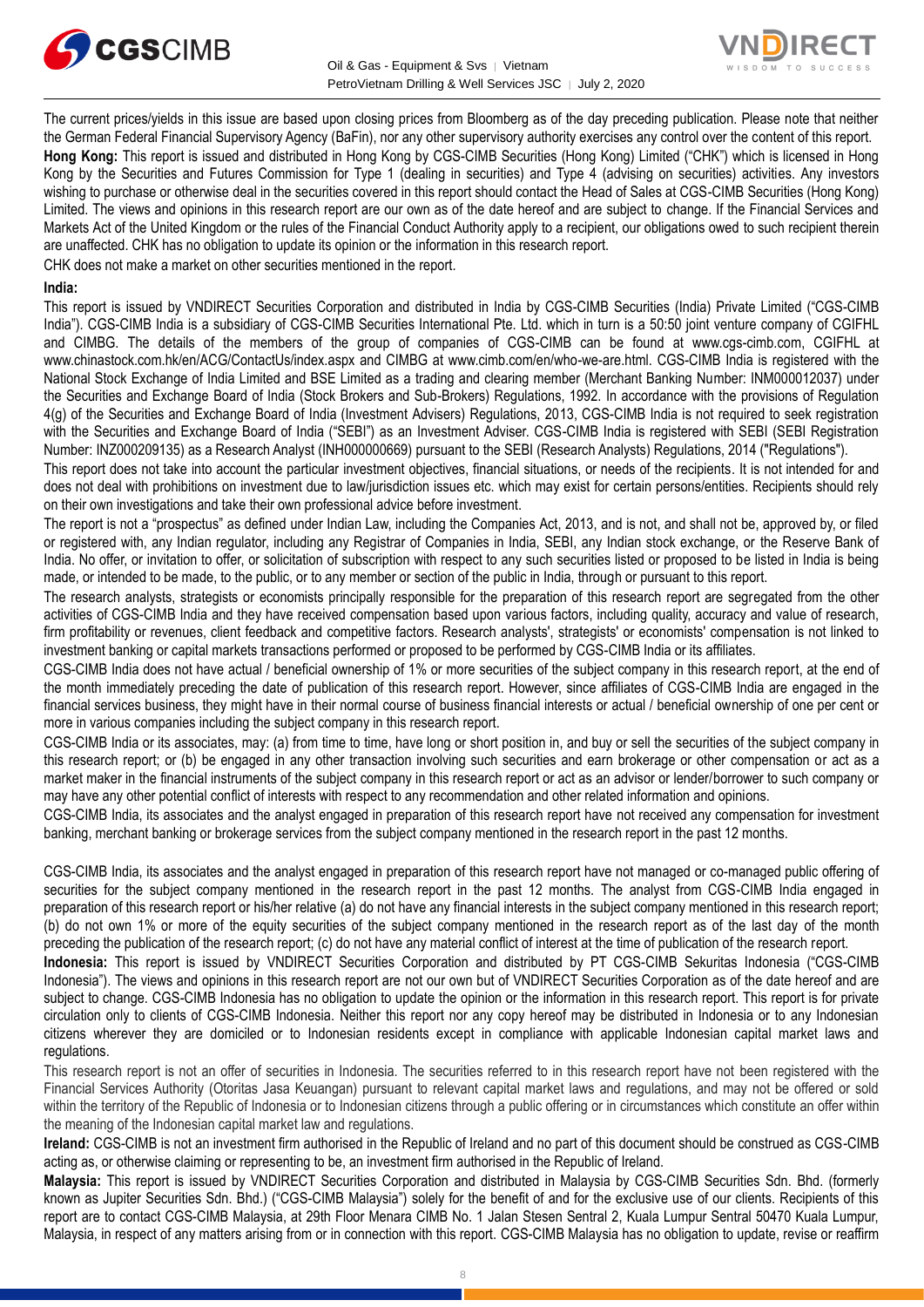



the opinion or the information in this research report after the date of this report.

**New Zealand:** In New Zealand, this report is for distribution only to persons who are wholesale clients pursuant to section 5C of the Financial Advisers Act 2008.

**Singapore:** This report is issued by VNDIRECT Securities Corporation and distributed by CGS-CIMB Research Pte Ltd ("CGS-CIMBR"). CGS-CIMBR is a financial adviser licensed under the Financial Advisers Act, Cap 110 ("FAA") for advising on investment products, by issuing or promulgating research analyses or research reports, whether in electronic, print or other form. Accordingly, CGS-CIMBR is a subject to the applicable rules under the FAA unless it is able to avail itself to any prescribed exemptions.

Recipients of this report are to contact CGS-CIMB Research Pte Ltd, 50 Raffles Place, #16-02 Singapore Land Tower, Singapore in respect of any matters arising from, or in connection with this report. CGS-CIMBR has no obligation to update the opinion or the information in this research report. This publication is strictly confidential and is for private circulation only. If you have not been sent this report by CGS-CIMBR directly, you may not rely, use or disclose to anyone else this report or its contents.

If the recipient of this research report is not an accredited investor, expert investor or institutional investor, CGS-CIMBR accepts legal responsibility for the contents of the report without any disclaimer limiting or otherwise curtailing such legal responsibility. If the recipient is an accredited investor, expert investor or institutional investor, the recipient is deemed to acknowledge that CGS-CIMBR is exempt from certain requirements under the FAA and its attendant regulations, and as such, is exempt from complying with the following:

(a) Section 25 of the FAA (obligation to disclose product information);

(b) Section 27 (duty not to make recommendation with respect to any investment product without having a reasonable basis where you may be reasonably expected to rely on the recommendation) of the FAA;

(c) MAS Notice on Information to Clients and Product Information Disclosure [Notice No. FAA-N03];

(d) MAS Notice on Recommendation on Investment Products [Notice No. FAA-N16];

(e) Section 36 (obligation on disclosure of interest in securities), and

(f) any other laws, regulations, notices, directive, guidelines, circulars and practice notes which are relates to the above, to the extent permitted by applicable laws, as may be amended from time to time, and any other laws, regulations, notices, directive, guidelines, circulars, and practice notes as we may notify you from time to time. In addition, the recipient who is an accredited investor, expert investor or institutional investor acknowledges that a CGS-CIMBR is exempt from Section 27 of the FAA, the recipient will also not be able to file a civil claim against CGS-CIMBR for any loss or damage arising from the recipient's reliance on any recommendation made by CGS-CIMBR which would otherwise be a right that is available to the recipient under Section 27 of the FAA, the recipient will also not be able to file a civil claim against CGS-CIMBR for any loss or damage arising from the recipient's reliance on any recommendation made by CGS-CIMBR which would otherwise be a right that is available to the recipient under Section 27 of the FAA.

CGS-CIMBR, its affiliates and related corporations, their directors, associates, connected parties and/or employees may own or have positions in securities of the company(ies) covered in this research report or any securities related thereto and may from time to time add to or dispose of, or may be materially interested in, any such securities. Further, CGS-CIMBR, its affiliates and its related corporations do and seek to do business with the company(ies) covered in this research report and may from time to time act as market maker or have assumed an underwriting commitment in securities of such company(ies), may sell them to or buy them from customers on a principal basis and may also perform or seek to perform significant investment banking, advisory, underwriting or placement services for or relating to such company(ies) as well as solicit such investment, advisory or other services from any entity mentioned in this report.

As of July 2, 2020,, CGS-CIMBR does not have a proprietary position in the recommended securities in this report.

CGS-CIMBR does not make a market on the securities mentioned in the report.

**South Korea:** This report is issued by VNDIRECT Securities Corporation and distributed in South Korea by CGS-CIMB Securities (Hong Kong) Limited, Korea Branch ("CGS-CIMB Korea") which is licensed as a cash equity broker, and regulated by the Financial Services Commission and Financial Supervisory Service of Korea. In South Korea, this report is for distribution only to professional investors under Article 9(5) of the Financial Investment Services and Capital Market Act of Korea ("FSCMA").

**Spain:** This document is a research report and it is addressed to institutional investors only. The research report is of a general nature and not personalised and does not constitute investment advice so, as the case may be, the recipient must seek proper advice before adopting any investment decision. This document does not constitute a public offering of securities.

CGS-CIMB is not registered with the Spanish Comision Nacional del Mercado de Valores to provide investment services.

**Sweden:** This report contains only marketing information and has not been approved by the Swedish Financial Supervisory Authority. The distribution of this report is not an offer to sell to any person in Sweden or a solicitation to any person in Sweden to buy any instruments described herein and may not be forwarded to the public in Sweden.

**Switzerland:** This report has not been prepared in accordance with the recognized self-regulatory minimal standards for research reports of banks issued by the Swiss Bankers' Association (Directives on the Independence of Financial Research).

**Thailand:** This report is issued by VNDIRECT Securities Corporation and distributed by CGS-CIMB Securities (Thailand) Co. Ltd. ("CGS-CIMB Thailand") based upon sources believed to be reliable (but their accuracy, completeness or correctness is not guaranteed). The statements or expressions of opinion herein were arrived at after due and careful consideration for use as information for investment. Such opinions are subject to change without notice and CGS-CIMB Thailand has no obligation to update the opinion or the information in this research report.

CGS-CIMB Thailand may act or acts as Market Maker, and issuer and offerer of Derivative Warrants and Structured Note which may have the following securities as its underlying securities. Investors should carefully read and study the details of the derivative warrants in the prospectus before making investment decisions.

AAV, ADVANC, AEONTS, AMATA, AOT, AWC, BANPU, BBL, BCH, BCP, BCPG, BDMS, BEC, BEM, BGC, BGRIM, BH, BJC, BPP, BTS, CBG, CENTEL, CHG, CK, CKP, COM7, CPALL, CPF, CPN, DELTA, DTAC, EA, EGCO, EPG, ERW, ESSO, GFPT, GLOBAL, GPSC, GULF, GUNKUL, HANA, HMPRO, INTUCH, IRPC, IVL, JAS, JMT, KBANK, KCE, KKP, KTB, KTC, LH, MAJOR, MBK, MEGA, MINT, MTC, ORI, OSP, PLANB, PRM, PSH, PSL, PTG, PTT, PTTEP, PTTGC, QH, RATCH, RS, SAWAD, SCB, SCC, SGP, SPALI, SPRC, STA, STEC, STPI, SUPER, TASCO, TCAP,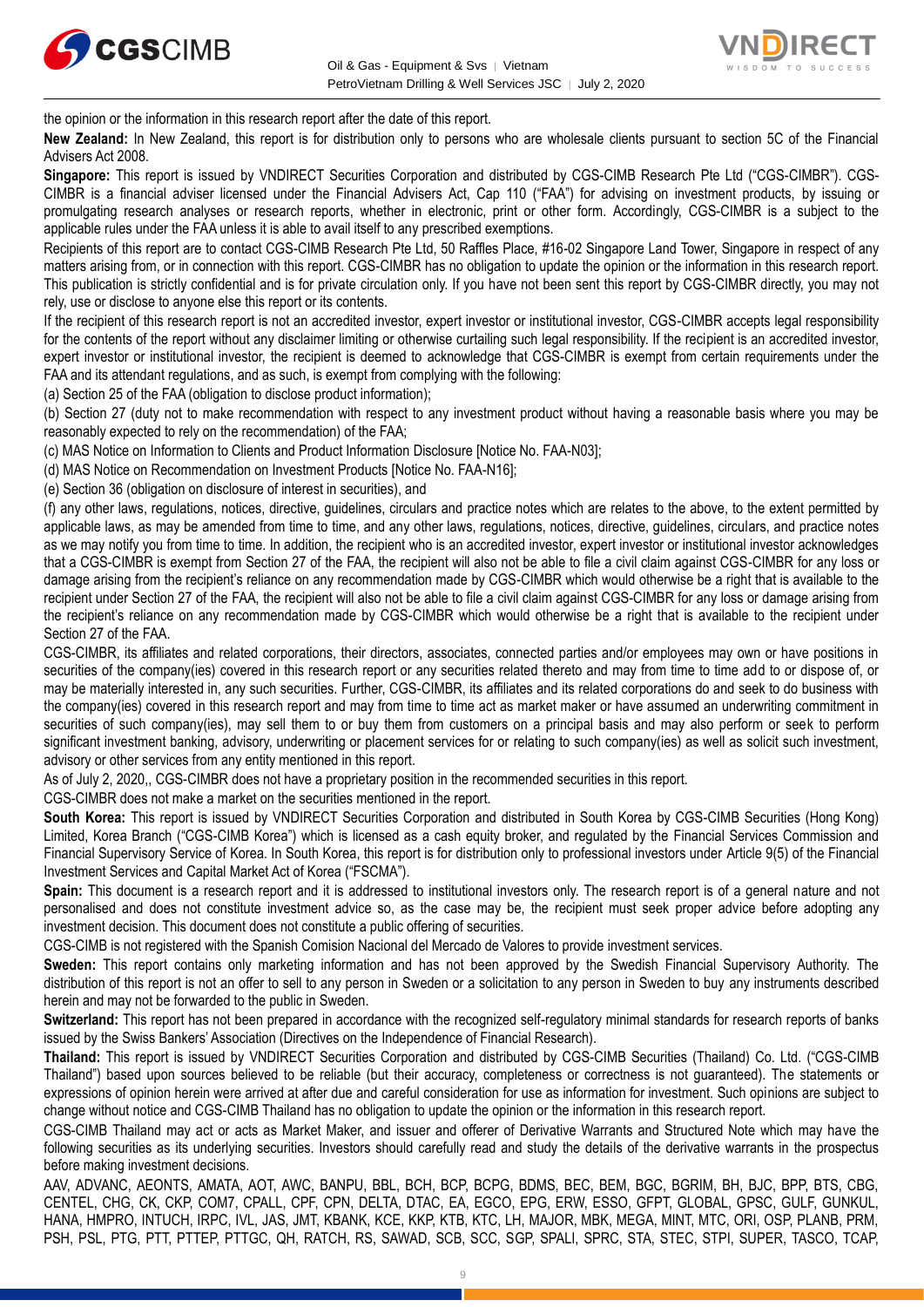



THAI, THANI, THG, TISCO, TKN, TMB, TOA, TOP, TPIPP, TQM, TRUE, TTW, TU, VGI, WHA, BEAUTY, JMART, LPN, SISB, WORK. **Corporate Governance Report:**

The disclosure of the survey result of the Thai Institute of Directors Association ("IOD") regarding corporate governance is made pursuant to the policy of the Office of the Securities and Exchange Commission. The survey of the IOD is based on the information of a company listed on the Stock Exchange of Thailand and the Market for Alternative Investment disclosed to the public and able to be accessed by a general public investor. The result, therefore, is from the perspective of a third party. It is not an evaluation of operation and is not based on inside information.

The survey result is as of the date appearing in the Corporate Governance Report of Thai Listed Companies. As a result, the survey result may be changed after that date. CGS-CIMB Thailand does not confirm nor certify the accuracy of such survey result.

| <b>Range:</b><br>Score     | م∩1<br>۵N<br>טע<br>ĴU | 89<br>80<br>$\overline{\phantom{a}}$ | 70<br>70<br>. . | $\overline{\phantom{a}}$<br>Below<br>$\sim$<br>. ט<br>v | : Result<br>N0<br>urve <sup>.</sup> |
|----------------------------|-----------------------|--------------------------------------|-----------------|---------------------------------------------------------|-------------------------------------|
| <b>Descrip</b><br>ription: | Lyonllont<br>∟∧∪∪แ∪เแ | 000خ<br>Verv                         | 000ن            | N/A                                                     |                                     |

**United Arab Emirates:** The distributor of this report has not been approved or licensed by the UAE Central Bank or any other relevant licensing authorities or governmental agencies in the United Arab Emirates. This report is strictly private and confidential and has not been reviewed by, deposited or registered with UAE Central Bank or any other licensing authority or governmental agencies in the United Arab Emirates. This report is being issued outside the United Arab Emirates to a limited number of institutional investors and must not be provided to any person other than the original recipient and may not be reproduced or used for any other purpose. Further, the information contained in this report is not intended to lead to the sale of investments under any subscription agreement or the conclusion of any other contract of whatsoever nature within the territory of the United Arab Emirates.

**United Kingdom and European Economic Area (EEA):** In the United Kingdom and European Economic Area, this material is also being distributed by CGS-CIMB Securities (UK) Limited ("CGS-CIMB UK"). CGS-CIMB UK is authorized and regulated by the Financial Conduct Authority and its registered office is at 27 Knightsbridge, London, SW1X7YB. The material distributed by CGS-CIMB UK has been prepared in accordance with CGS-CIMB's policies for managing conflicts of interest arising as a result of publication and distribution of this material. This material is for distribution only to, and is solely directed at, selected persons on the basis that those persons: (a) are eligible counterparties and professional clients of CGS-CIMB UK; (b) have professional experience in matters relating to investments falling within Article 19(5) of the Financial Services and Markets Act 2000 (Financial Promotion) Order 2005 (as amended, the "Order"), (c) fall within Article 49(2)(a) to (d) ("high net worth companies, unincorporated associations etc") of the Order; (d) are outside the United Kingdom subject to relevant regulation in each jurisdiction, material(all such persons together being referred to as "relevant persons"). This material is directed only at relevant persons and must not be acted on or relied on by persons who are not relevant persons. Any investment or investment activity to which this material relates is available only to relevant persons and will be engaged in only with relevant persons.

This material is categorised as non-independent for the purposes of CGS-CIMB UK and therefore does not provide an impartial or objective assessment of the subject matter and does not constitute independent research. Consequently, this material has not been prepared in accordance with legal requirements designed to promote the independence of research and will not be subject to any prohibition on dealing ahead of the dissemination of research. Therefore, this material is considered a marketing communication.

**United States:** This research report is issued by VNDIRECT Securities Corporation and distributed in the United States of America by CGS-CIMB Securities (USA) Inc, a U.S. registered broker-dealer and an affiliate of CGS-CIMB Securities Sdn. Bhd. (formerly known as Jupiter Securities Sdn. Bhd.), CGS-CIMB Research Pte Ltd, PT CGS-CIMB Sekuritas Indonesia, CGS-CIMB Securities (Thailand) Co. Ltd, CGS-CIMB Securities (Hong Kong) Limited and CGS-CIMB Securities (India) Private Limited, and is distributed solely to persons who qualify as "U.S. Institutional Investors" as defined in Rule 15a-6 under the Securities and Exchange Act of 1934. This communication is only for Institutional Investors whose ordinary business activities involve investing in shares, bonds, and associated securities and/or derivative securities and who have professional experience in such investments. Any person who is not a U.S. Institutional Investor or Major Institutional Investor must not rely on this communication. The delivery of this research report to any person in the United States of America is not a recommendation to effect any transactions in the securities discussed herein, or an endorsement of any opinion expressed herein. CGS-CIMB Securities (USA) Inc, is a FINRA/SIPC member and takes responsibility for the content of this report. For further information or to place an order in any of the above-mentioned securities please contact a registered representative of CGS-CIMB Securities (USA) Inc.

CGS-CIMB Securities (USA) Inc. does not make a market on other securities mentioned in the report.

CGS-CIMB Securities (USA) Inc. has not managed or co-managed a public offering of any of the securities mentioned in the past 12 months.

CGS-CIMB Securities (USA) Inc. has not received compensation for investment banking services from any of the company mentioned in the past 12 months.

CGS-CIMB Securities (USA) Inc. neither expects to receive nor intends to seek compensation for investment banking services from any of the company mentioned within the next 3 months.

**United States Third-Party Disclaimer:** If this report is distributed in the United States of America by Raymond James & Associates, Inc ("RJA"), this report is third-party research prepared for and distributed in the United States of America by RJA pursuant to an arrangement between RJA and CGS-CIMB Securities International Pte. Ltd. ("CGS-CIMB"). CGS-CIMB is not an affiliate of RJA. This report is distributed solely to persons who qualify as "U.S. Institutional Investors" or as "Major U.S. Institutional Investors" as defined in Rule 15a-6 under the Securities and Exchange Act of 1934, as amended. This communication is only for U.S. Institutional Investors or Major U.S. Institutional Investor whose ordinary business activities involve investing in shares, bonds, and associated securities and/or derivative securities and who have professional experience in such investments. Any person who is not a U.S. Institutional Investor or Major U.S. Institutional Investor must not rely on this communication. The delivery of this report to any person in the U.S. is not a recommendation to effect any transactions in the securities discussed herein, or an endorsement of any opinion expressed herein. If you are receiving this report in the U.S from RJA, a FINRA/SIPC member, it takes responsibility for the content of this report. For further information or to place an order in any of the above-mentioned securities please contact a registered representative of CGS-CIMB Securities (USA) Inc. or RJA. <https://raymondjames.com/InternationalEquityDisclosures>

**Other jurisdictions:** In any other jurisdictions, except if otherwise restricted by laws or regulations, this report is only for distribution to professional,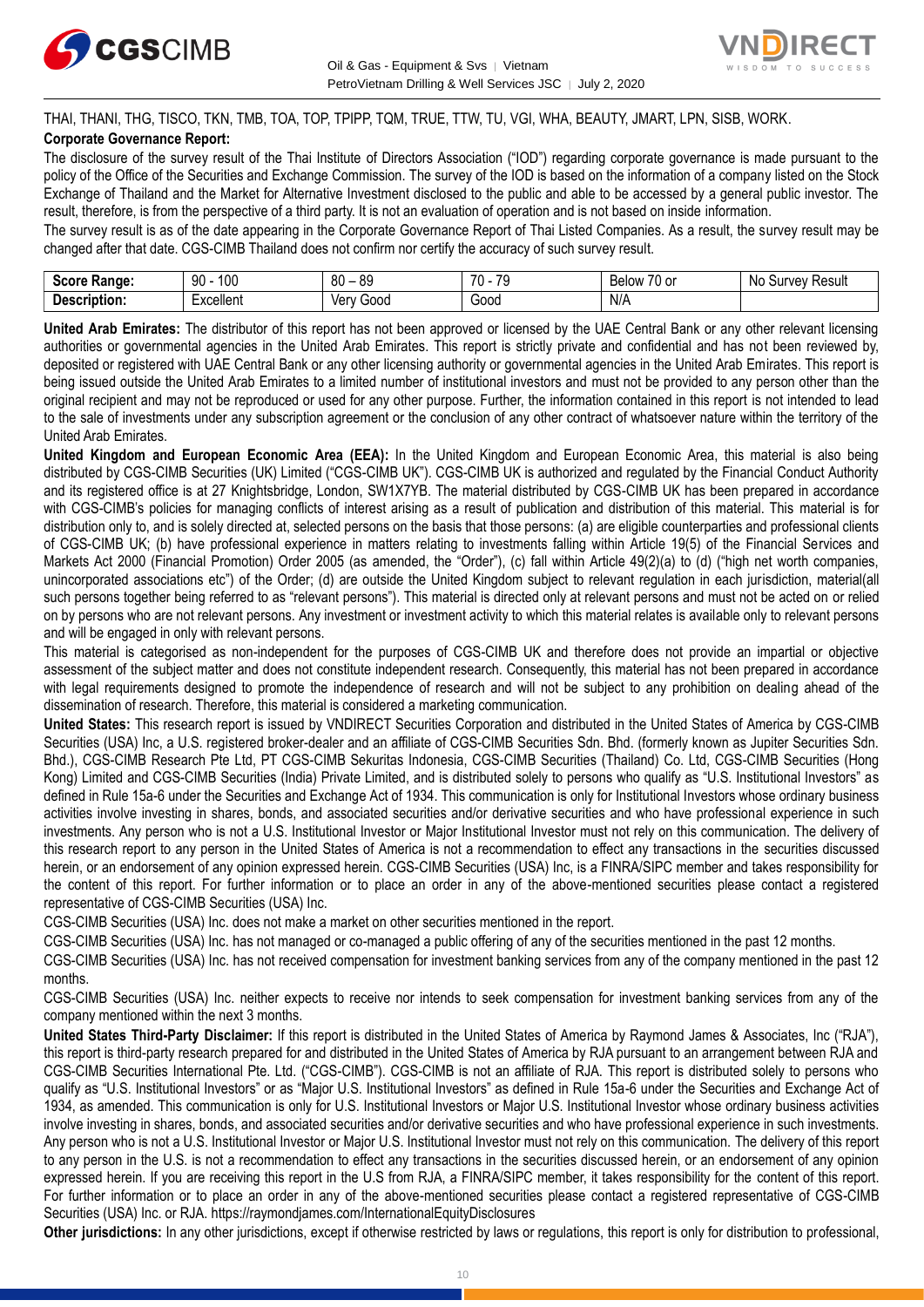

Oil & Gas - Equipment & Svs │ Vietnam PetroVietnam Drilling & Well Services JSC | July 2, 2020



institutional or sophisticated investors as defined in the laws and regulations of such jurisdictions. PetroVietnam Drilling & Well Ser<br>
Distribution of stock ratings and investment banking clients for quarter ended on 31 March 2020<br>
Pat a companies under on argue for quarter ended on 31 March 2020<br>
Pat a companies under on

| institutional or sophisticated investors as defined in the laws and regulations of such jurisdictions. |                         |                                |  |
|--------------------------------------------------------------------------------------------------------|-------------------------|--------------------------------|--|
| Distribution of stock ratings and investment banking clients for quarter ended on 31 March 2020        |                         |                                |  |
| 811 companies under coverage for quarter ended on 31 March 2020                                        |                         |                                |  |
|                                                                                                        | Rating Distribution (%) | Investment Banking clients (%) |  |
| Add                                                                                                    | 60.8%                   | 0.1%                           |  |
| Hold                                                                                                   | 27.6%                   | $0.0\%$                        |  |
| Reduce                                                                                                 | 11 6%                   | በ በ%                           |  |

### **Spitzer Chart for stock being researched ( 2 year data )**

# **PetroVietnam Drilling & Well Services JSC (PVD VN)**

**-Price Close** 

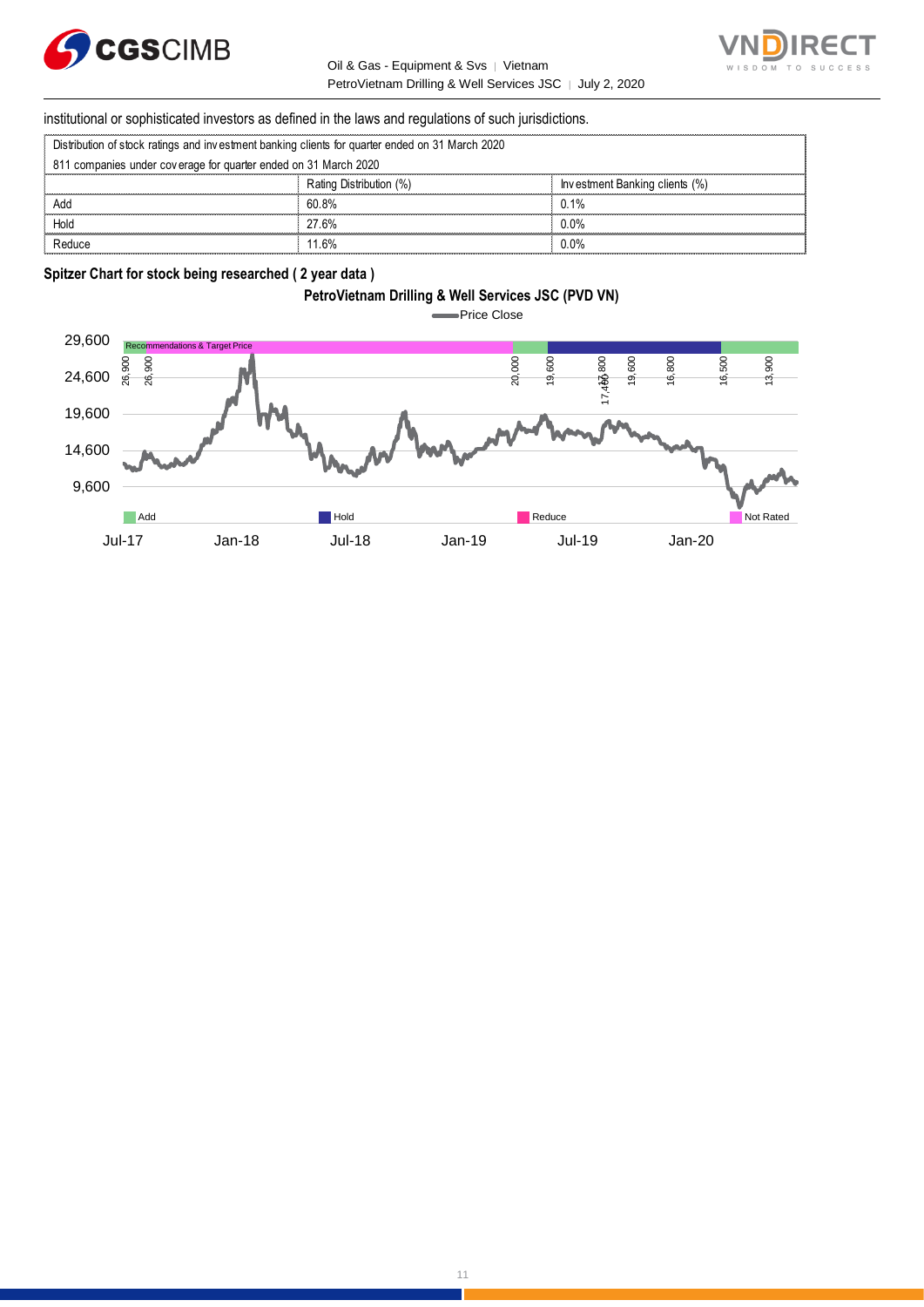



### **Corporate Governance Report of Thai Listed Companies (CGR). CG Rating by the Thai Institute of Directors Association (Thai IOD) in 2019, Anti-Corruption 2019**

**ADVANC** – Excellent, Certified, **AEONTS** – Good, n/a, **AH** – Very Good, n/a, **AMATA** – Excellent, Declared, **ANAN** – Excellent, Declared, **AOT** – Excellent, n/a, **AP** – Excellent, Certified, **ASP** – Very Good, Certified, **BAM** – not available, n/a, **BANPU** – Excellent, Certified, **BAY** – Excellent, Certified, **BBL** – Very Good, Certified, **BCH** – Good, Certified, **BCP** - Excellent, Certified, **BCPG** – Excellent, Certified, **BDMS** – Very Good, n/a, **BEAUTY** – Good, n/a, **BEC** – Very Good, n/a, **BGRIM** – Very Good, Declared, **BH** - Good, n/a, **BJC** – Very Good, n/a, **BJCHI** – Very Good, Certified, **BLA** – Very Good, Certified, **BPP** – Very Good, Declared, **BR** - Good, n/a, **BTS** - Excellent, Certified, **CBG** – Very Good, n/a, **CCET** – Good, n/a, **CENTEL** – Very Good, Certified, **CHAYO** - Good, n/a, **CHG** – Very Good, Declared, **CK** – Excellent, n/a, **COL** – Excellent, Declared, **CPALL** – Excellent, Certified, **CPF** – Excellent, Certified, **CPN** - Excellent, Certified, **CPNREIT** – not available, n/a, **CRC** – not available, n/a, **DELTA** - Excellent, Declared, **DEMCO** – Excellent, Certified, **DDD** – Very Good, n/a, **DIF** – not available, n/a, **DREIT** – not available, n/a, **DTAC** – Excellent, Certified, **EA** – Excellent, n/a, **ECL** – Very Good, Certified, **EGCO** - Excellent, Certified, **EPG** – Very Good, n/a, **ERW** – Very Good, n/a, **GFPT** - Excellent, Certified, **GGC** – Excellent, Certified, **GLOBAL** – Very Good, n/a, **GLOW** – Very Good, Certified, **GPSC** – Excellent, Certified, **GULF** – Very Good, n/a, **GUNKUL** – Excellent, Certified, **HANA** - Excellent, Certified, **HMPRO** - Excellent, Certified, **HUMAN** – Good, n/a, **ICHI** – Excellent, Declared, **III** – Excellent, n/a, **INTUCH** - Excellent, Certified, **IRPC** – Excellent, Certified, **ITD** – Very Good, n/a, **IVL** - Excellent, Certified, **JASIF** – not available, n/a, **BJC** – Very Good, n/a, **JMT** – Very Good, n/a, **KBANK** - Excellent, Certified, **KCE** - Excellent, Certified, **KKP** – Excellent, Certified, **KSL** – Excellent, Certified, **KTB** - Excellent, Certified, **KTC** – Excellent, Certified, **LH** - Excellent, n/a, **LPN** – Excellent, Certified, **M** – Very Good, Certified, **MACO** – Very Good, n/a, **MAJOR** – Very Good, n/a, **MAKRO** – Excellent, Certified, **MALEE** – Excellent, Certified, **MC** – Excellent, Certified, **MCOT** – Excellent, Certified, **MEGA** – Very Good, n/a, **MINT** - Excellent, Certified, **MK** – Very Good, n/a, **MTC** – Excellent, n/a, **NETBAY** – Very Good, n/a, **OSP** – Very Good, n/a, **PLANB** – Excellent, Certified, **PLAT** – Very Good, Certified, **PR9** – Excellent, n/a, **PSH** – Excellent, Certified, **PSTC** – Very Good, Certified, **PTT** - Excellent, Certified, **PTTEP** - Excellent, Certified, **PTTGC** - Excellent, Certified, **QH** – Excellent, Certified, **RATCH** – Excellent, Certified, **ROBINS** – Excellent, Certified, **RS** – Excellent, n/a, **RSP** – not available, n/a, **S** – Excellent, n/a, **SAPPE** – Very Good, Declared, **SAT** – Excellent, Certified, **SAWAD** – Very Good, n/a, **SC** – Excellent, Certified, **SCB** - Excellent, Certified, **SCC** – Excellent, Certified, **SCN** – Excellent, Certified, **SF** – Good, n/a, **SHR** – not available, n/a, **SIRI** – Very Good, Certified, **SPA** - Good, n/a, **SPALI** - Excellent, n/a, **SPRC** – Excellent, Certified, **STA** – Very Good, Certified, **STEC** – Excellent, n/a, **SVI** – Excellent, Certified, **SYNEX** – Excellent, Certified, **TASCO** – Excellent, Certified, **TCAP** – Excellent, Certified, **THANI** – Excellent, Certified, **TIPCO** – Very Good, Certified, **TISCO** - Excellent, Certified, **TKN** – Very Good, n/a, **TMB** - Excellent, Certified, **TNR** – Very Good, Certified, **TOP** - Excellent, Certified, **TPCH** – Good, n/a, **TPIPP** – Good, n/a, **TRUE** – Excellent, Certified, **TU** – Excellent, Certified, **TVO** – Excellent, Declared, **UNIQ** – not available, n/a, **VGI** – Excellent, Certified, **WHA** – Excellent, Certified, **WHART** – not available, n/a, **WICE** – Excellent, Certified, **WORK** – Good, n/a.

1 CG Score 2019 from Thai Institute of Directors Association (IOD)

2 AGM Level 2018 from Thai Investors Association

3 Companies participating in Thailand's Private Sector Collective Action Coalition Against Corruption programme (Thai CAC) under Thai Institute of Directors (as of November 30, 2018) are categorised into:

companies that have declared their intention to join CAC, and companies certified by CAC.

4 [The Stock Exchange of Thailand : the record of listed companies with corporate sustainable development "Thai sustainability Investment 2018" included:](http://www.set.or.th/sustainable_dev/en/sr/sri/tsi_p1.html)

SET and mai listed companies passed the assessment conducted by the Stock Exchange of Thailand: THSI (SET) and THSI (mai)

SET listed companies passed the assessment conducted by the Dow Jones Sustainability Indices (DJSI)

### **RECOMMENDATION FRAMEWORK**

| <b>Stock Ratings</b>   | Definition:                                                                                                                                                                                                                                                       |
|------------------------|-------------------------------------------------------------------------------------------------------------------------------------------------------------------------------------------------------------------------------------------------------------------|
| Add                    | The stock's total return is expected to reach 15% or higher over the next 12 months.                                                                                                                                                                              |
| Hold                   | The stock's total return is expected to be between negative 10% and positive 15% over the next 12 months.                                                                                                                                                         |
| Reduce                 | The stock's total return is expected to fall below negative 10% over the next 12 months.                                                                                                                                                                          |
|                        | The total expected return of a stock is defined as the sum of the:(i) percentage difference between the target price and the current price and (ii)<br>the forward net dividend yields of the stock. Stock price targets have an investment horizon of 12 months. |
| <b>Sector Ratings</b>  | Definition:                                                                                                                                                                                                                                                       |
| Overweight             | An Overweight rating means stocks in the sector have, on a market cap-weighted basis, a positive absolute<br>recommendation.                                                                                                                                      |
| Neutral                | A Neutral rating means stocks in the sector have, on a market cap-weighted basis, a neutral absolute recommendation.                                                                                                                                              |
| Underweight            | An Underweight rating means stocks in the sector have, on a market cap-weighted basis, a negative absolute<br>recommendation.                                                                                                                                     |
| <b>Country Ratings</b> | Definition:                                                                                                                                                                                                                                                       |
| Overweight             | An Overweight rating means investors should be positioned with an above-market weight in this country relative to<br>benchmark.                                                                                                                                   |
| Neutral                | A Neutral rating means investors should be positioned with a neutral weight in this country relative to benchmark.                                                                                                                                                |
| Underweight            | An Underweight rating means investors should be positioned with a below-market weight in this country relative to<br>benchmark.                                                                                                                                   |

#### **Hien Tran Khanh – Deputy Head of Research** Email: [hien.trankhanh@vndirect.com.vn](mailto:hien.trankhanh@vndirect.com.vn)

**Mai PHAM – Senior Analyst** Email: [mai.phamle@vndirect.com.vn](mailto:mai.phamle@vndirect.com.vn)